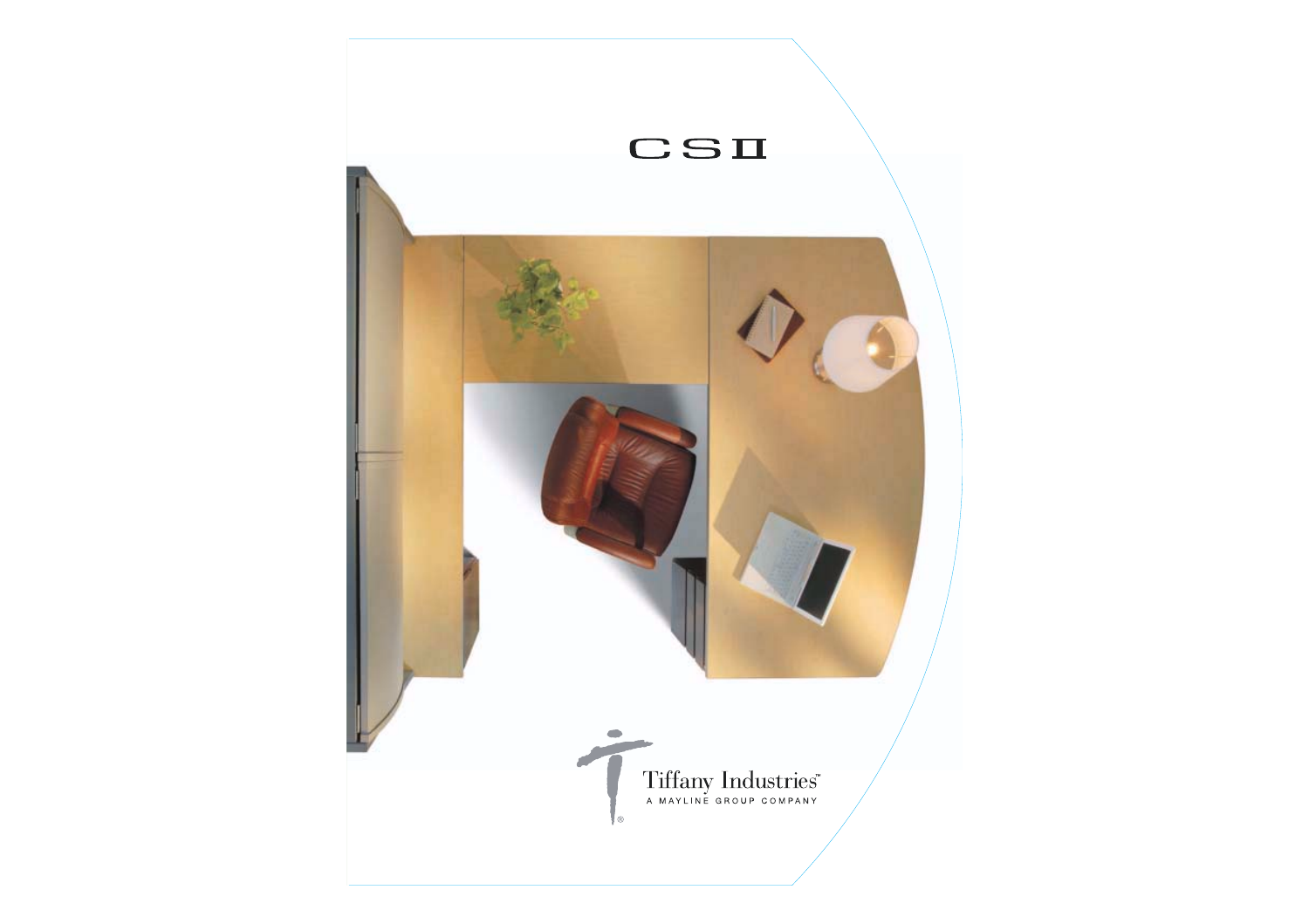

Selecting the best office furniture solution doesn't have to be a daunting task. Introducing CSII, from the Mayline Group. Now there's no need to agonize over style, function, versatility or price.

Now you can truly and creatively fine-tune your furniture to fit the personality of your office, from comfortable neutrals to bright, energizing colors. And everything in between. Choose from our head-turning array of corporate fabrics, paints and laminates or—at no additional upcharge—access to over 400 Wilsonart® and Nevamar® laminates and many select fabric lines from Guilford of Maine including Terratex<sup>®</sup>.

Building on a design using rugged all-steel construction, we've created a line boasting sleek functionality and a stylish new look, all in a package thta registers high on the affordability scale.







## **STYLE**





CPU holder, one of many support products that will help employees be productive

and efficient.



Overhead units are available with our "Soft Close" system, providing safe, secure and quiet closure of overhead doors.





Incorporate Mayline's heightadjustable desking for the perfect ergonomic workstation.

CSII offers a Personal File Center along with a variety of desk pedestals and lateral files the best of all filing worlds.

Desk pedestals provide a cavernous 30" of storage. Full extension ball bearing slides used on all drawers.

Fabric panels are available in a variety of heights and can be stacked or ganged to create virtually any privacy and fabric combination.



Desk-mounted hutches with elegant, radiused front doors preserve workspace and create privacy when used with optional tack panels.

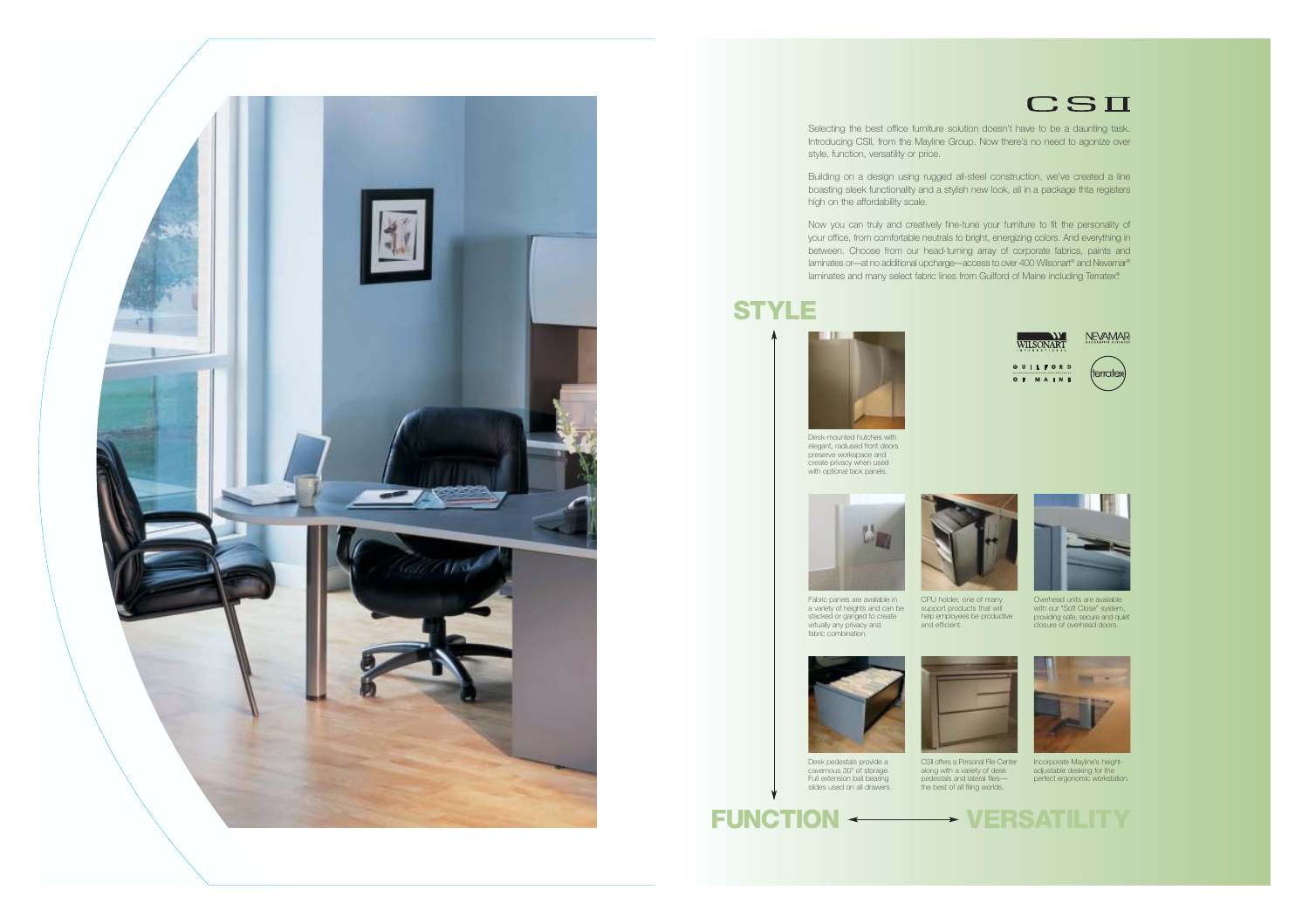Shown in; Paint: Mayline Sand Beige Laminate: Wilsonart Antique Brush T-mold/Overhead Door: Taupe Fabric: Interface Block Party/Canyon and Drift/Chamois



壁

Designers and specifiers of today's modern offices have learned that providing a pleasing environment for their clients' workforce contributes a strong catalyst to productivity and efficiency. When your team is happy and content in its surroundings, you will benefit with increased productivity.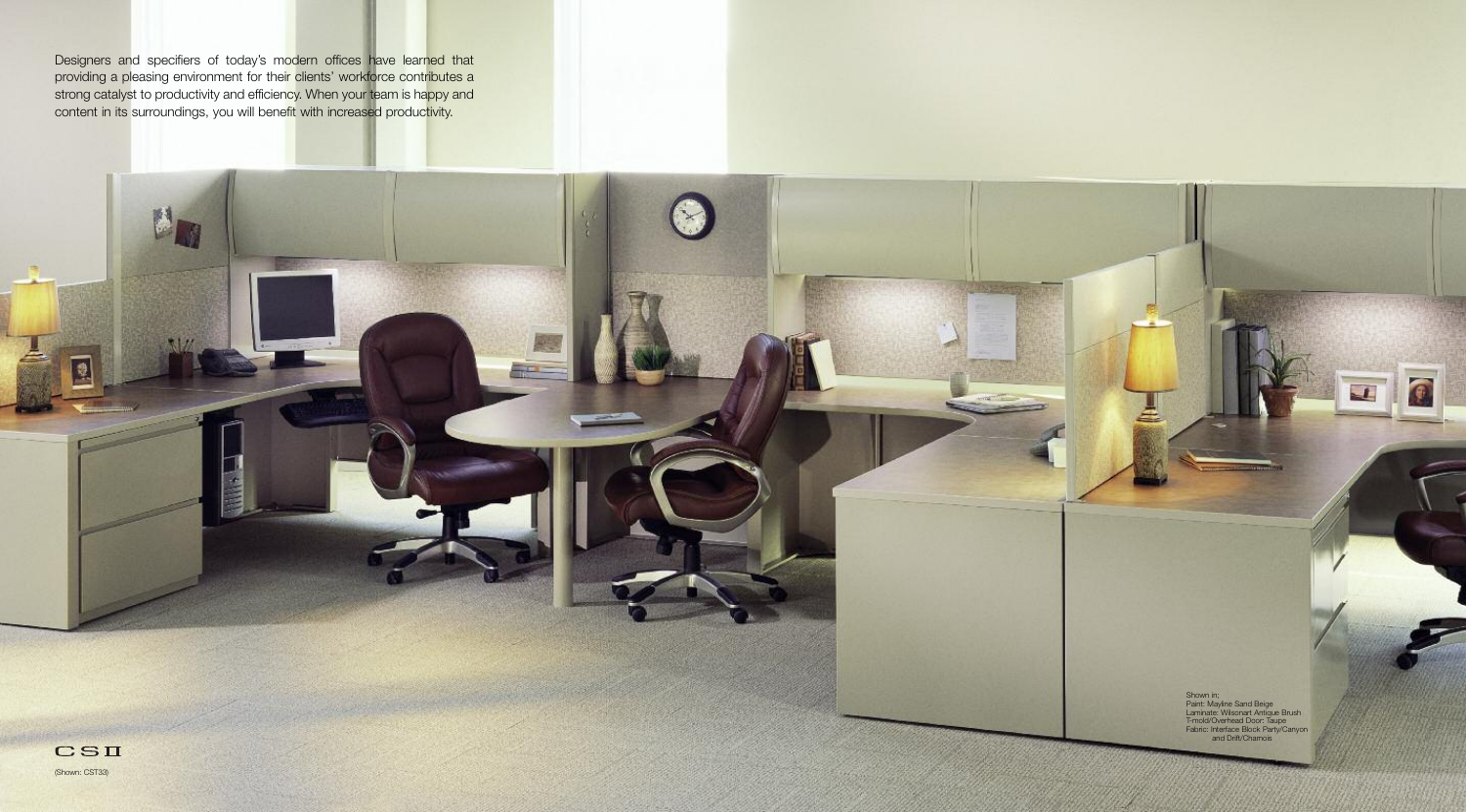As work trends change, so should the l performance of your office furniture. Let's face i i i t, your furniture may have to function in an i i i entirely different capacity tomorrow than it did i l i i i i yesterday. Freestanding CSII workstations i i quickly and easily configure and reconfigure i l i l i i to accommodate whatever it is you need to i i store, organize or display. As your interoffice i i l i i technology and personnel evolve, so does l l l CSII. You can reshuffle and reconfigure entire l i i departments easily, reducing downtime. i l i i





- 
- 
- 

Designed into CSII is a variety of filing and i i i i i l i storage options that provide sleek, attractive i i l i answers to practically every storage concern. i l l Choose from integrated desk pedestals to i l l ateral files and the Personal File Center that l i l l i l i ncorporates the best of everything. All slide i l l l i easily and neatly under desks and credenzas i l l or stand alone—ready, willing and able. l i l l i l

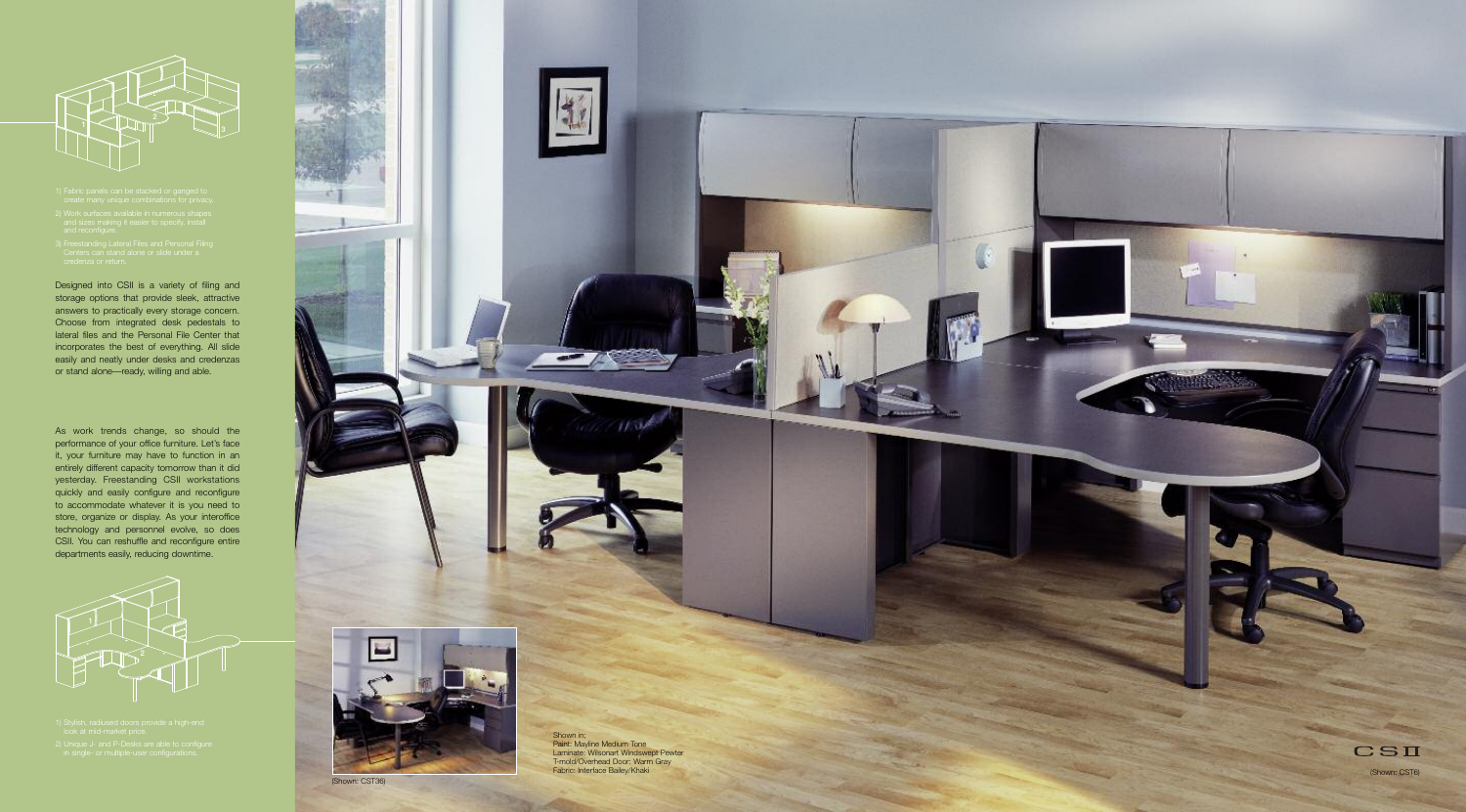

- 
- 
- 



Whether you require the energy of interactivity or the peace and quiet of privacy, CSII is adaptable and configurable to provide the foundation for your team's optimum efficiency and, ultimately, its peak productivity.



Add the healthy benefits of height adjustability to your CSII workstations. The ability to change the body's posture from seated to standing throughout the day is key to good circulation. And good circulation reduces stress—one of the enemies of the workplace. Designed as freestanding modules, Mayline's height adjustable desks adapt to most CSII configurations. They comfortably accommodate different users performing computer-intensive tasks by providing full sit-to-stand vertical adjustability.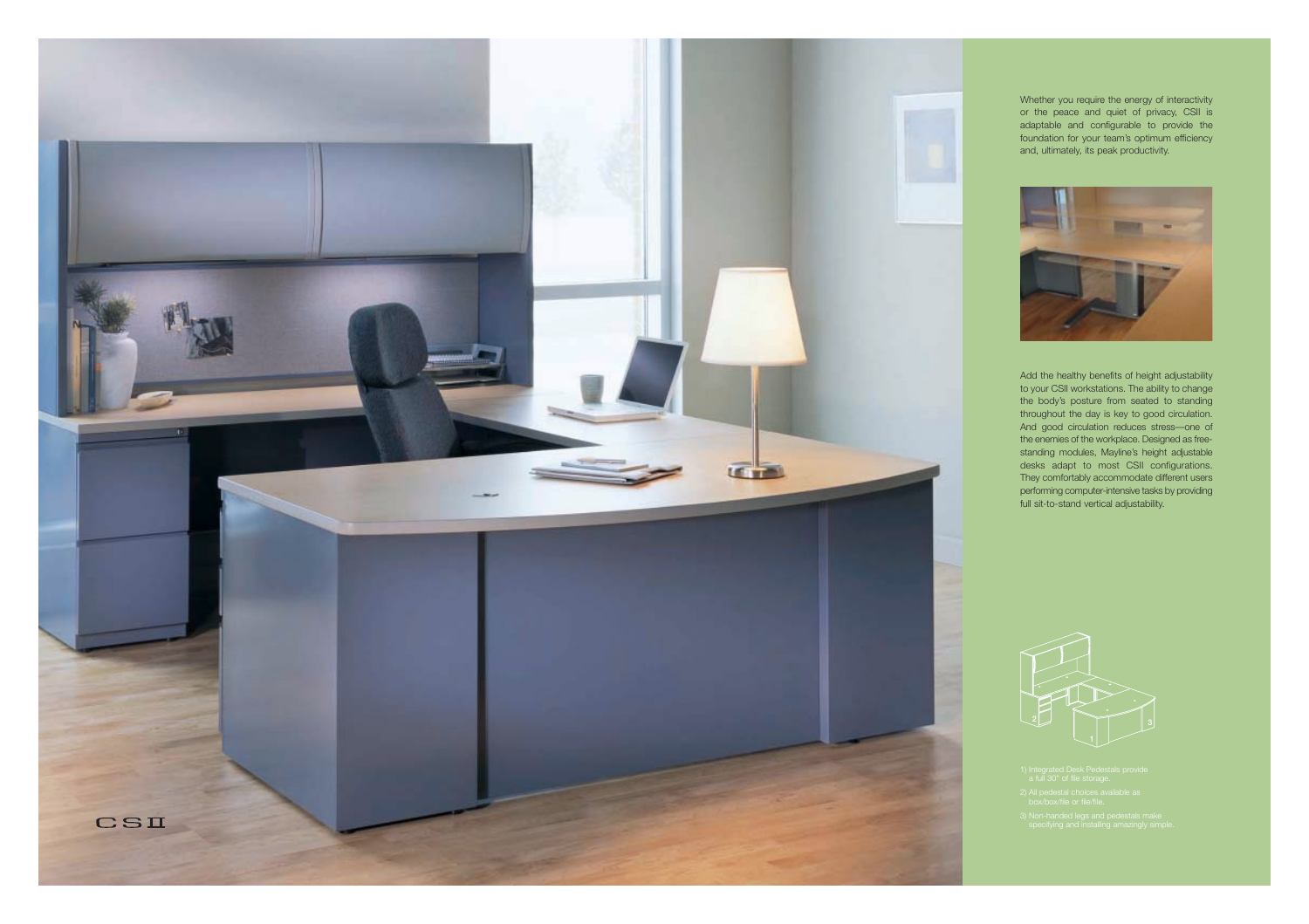Face it. We all want to get as much function and design out of our office furniture budget as possible. You'll be surprised to learn that CSII's high style, sleek design and easily configurable all-steel construction is priced for mid-market pocketbooks and backed by Mayline Group's Limited Lifetime Warranty.

Style…Function…Versatility…Price… Reasons enough to choose Mayline Group's CSII. It's proof positive that thoughtful design and engineering can fit into any configuration, any space and easily into any budget.



- 
- 
-